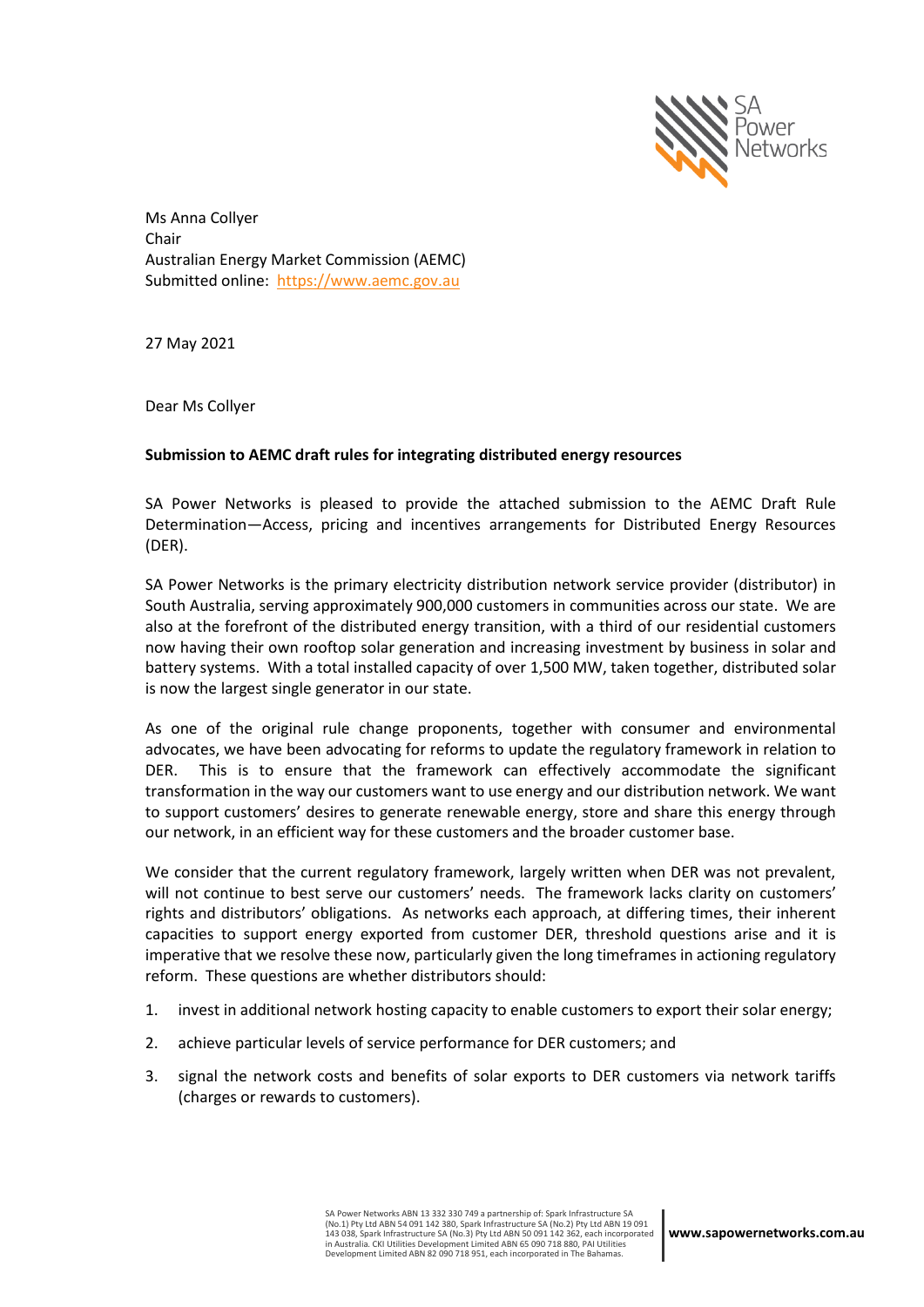To this end, we strongly support the AEMC Draft Determination. We welcome the AEMC's response to the abovementioned questions, in particular by proposing that:

- 1. distributors should have regulatory obligations to meet and manage demand for 'export services', using existing regulatory arrangements for network planning and expenditure assessment, and ensuring that customers can continue to connect DER and export their excess energy;
- 2. regulation should provide for all incentive schemes to apply to distributors' provision of export services, including with respect to service performance, to provide customers with greater confidence in the service levels that distributors should achieve; and
- 3. distributors should be allowed, in consultation with their customers and stakeholders, to set prices for export services, to signal the costs and benefits of solar exports, via network tariffs that charge or reward DER customers in a cost reflective way for their use of the network.

The draft determination proposes a comprehensive and clear framework, with minimal change to existing regulation and with additional consumer safeguards. The framework is largely principlesbased, and does not pre-determine required network investment nor the form of any export pricing. This enables each distributor to have an open dialogue with their own customers (DER and non-DER) and stakeholders, including governments, on the approaches that best suit their circumstances. This effectively empowers customers. Ultimately, the regulator's oversight will serve as the final backstop to ensuring that any network spend is needed, efficient and that tariff approaches appropriately balance economic goals with the management of customer impacts.

Our submission outlines our detailed comments on the Draft Determination. We raise some issues requiring further consideration to ensure that the specific drafting of the rules accords with the policy intent of the reforms. Our submission does not provide specific re-drafting suggestions. Rather, given the detailed nature of this task, we would instead welcome further collaborative engagement with the AEMC on how the drafting of the rules can best match the policy intent.

If you would like to discuss the contents of this submission, please contact Bruno Coelho on 0419 666 389 or [bruno.coelho@sapowernetworks.com.au](mailto:bruno.coelho@sapowernetworks.com.au)

Yours sincerely<br>Mellencent

Mark Vincent General Manager, Strategy and Transformation SA Power Networks

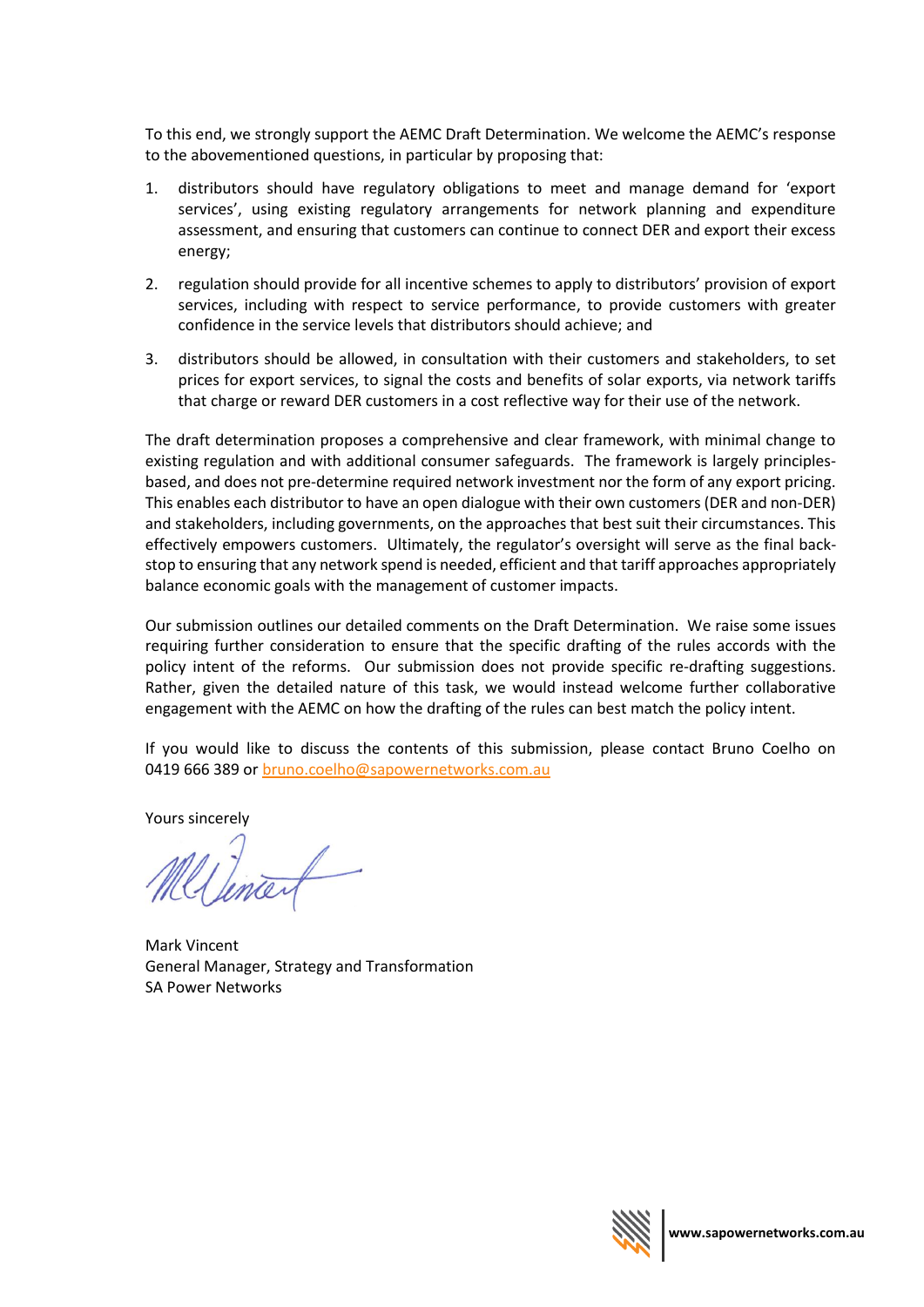

# **Access, pricing and incentive arrangements for DER**

**Submission to AEMC draft rule determination**



**Empowering South Australia**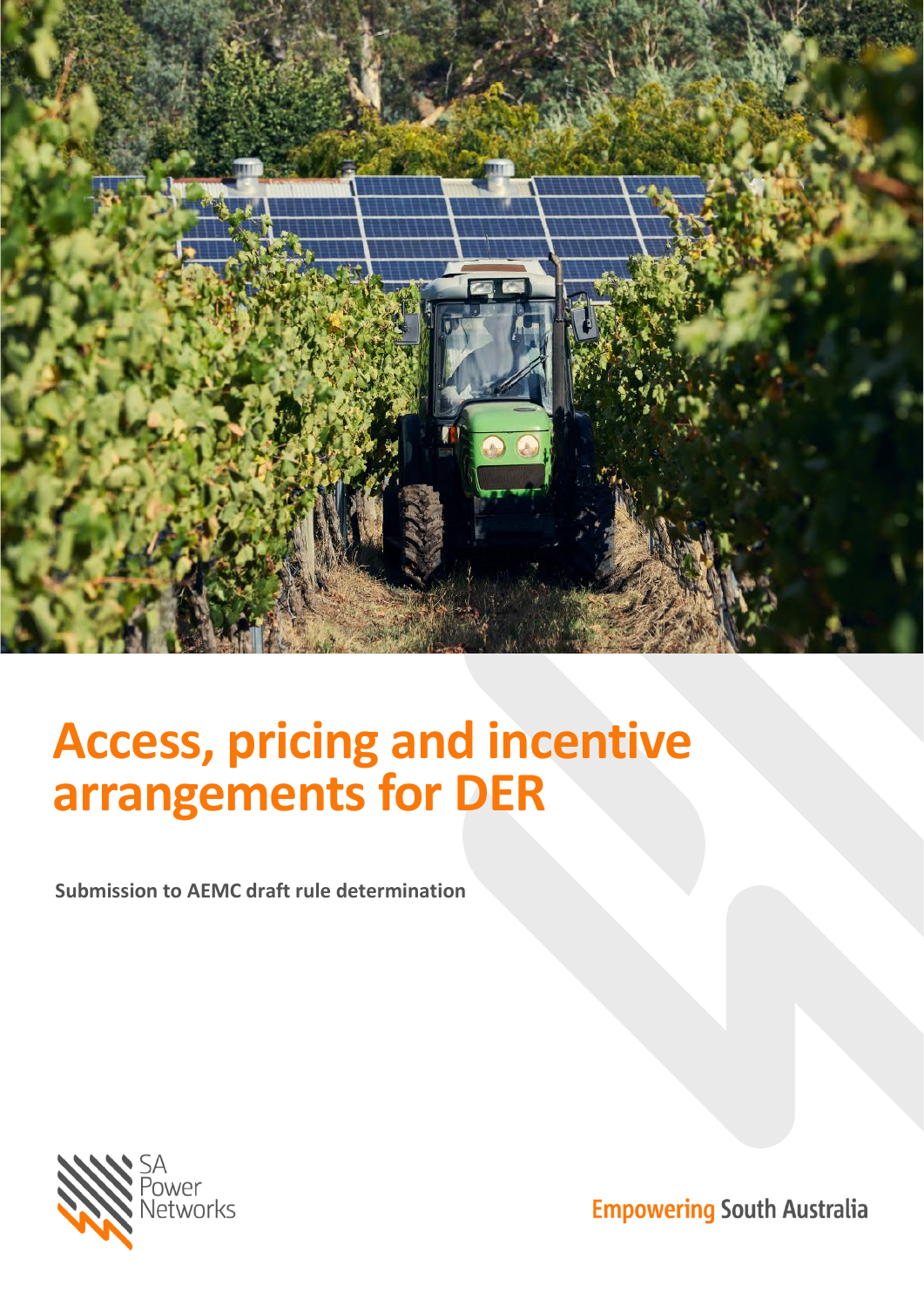# **Contents**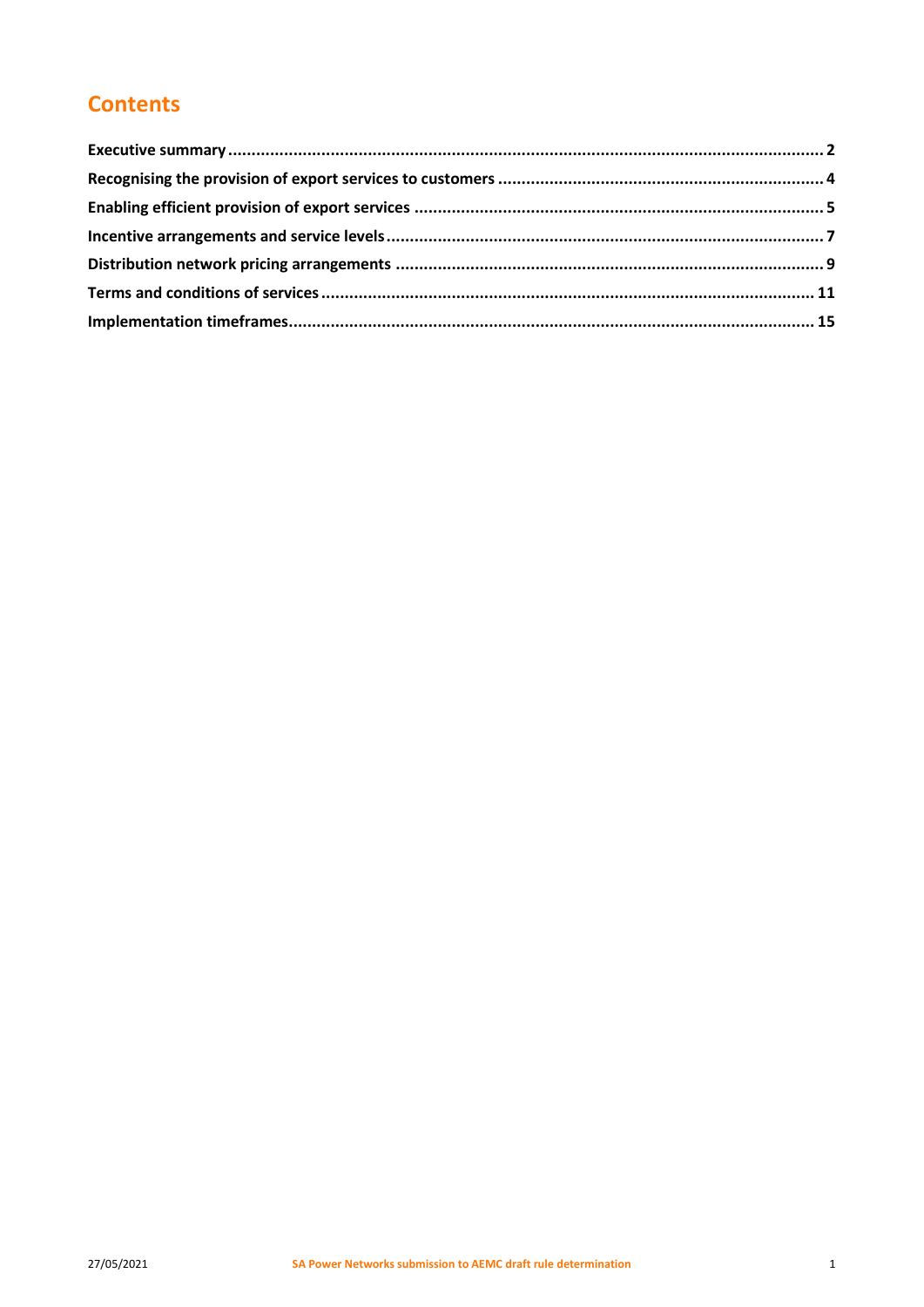## <span id="page-4-0"></span>**Executive summary**

SA Power Networks is the primary electricity distribution network service provider (distributor) in South Australia. We believe that by enabling the continued uptake of customer's Distributed Energy Resources (DER), our network can support the transformation of our state's energy system to one that is safe, reliable, affordable and decarbonised.

In the last decade, the rapid growth in rooftop solar has fundamentally changed the role of the distribution network. Our customers are no longer just consumers of energy but, increasingly, producers, and now expect to use the network to share their surplus energy with others.

In 2019, the Australian Renewable Energy Agency (ARENA) sponsored a review involving stakeholders from across the electricity sector, initiated by customer advocates, to consider how the regulations governing distributors should be updated to reflect these changing customer needs. This review recognised that, as networks begin to approach their intrinsic capacity to transport energy upstream, several threshold questions arise, and regulation lacks guidance on how these should be addressed. These questions include:

- 1. should distributors invest in additional network hosting capacity to allow energy exported from customers' DER;
- 2. what service performance level(s) should distributors achieve for DER customers; and
- 3. should the costs of network hosting capacity be recovered from all customers or DER customers only?

As one of the original rule proponents<sup>1</sup>, along with environmental and consumer advocates, we are advocating for reforms to update the regulatory framework to clarify customers' rights and distributors' obligations.

To this end, we strongly support the AEMC Draft Rule Determination (Draft Determination, or Draft Rules). It provides a clear and comprehensive framework that supports efficient network investment in hosting capacity in line with customer demand, while minimising regulatory change and providing additional customer safeguards. Consistent with current practice, the framework is principles-based, and does not predetermine network investment levels nor any export pricing outcomes. This enables distributors to have a dialogue with their customers (DER and non-DER) and stakeholders on approaches that best suit their circumstances. Flexibility empowers customers to have a voice on regulatory outcomes.

We support the key elements of the Draft Determination which propose that:

- **export services should be recognised in regulation**—ensuring regulation is fit-for-purpose and applies clearly to DER customers and distributors;
- **distributors should be obligated to invest in network capacity** to enable customers to export energy from their DER—providing clear requirements to plan to meet or manage customer demand for the export service, and allowing customers to continue to connect DER and export their energy.
- **performance incentives should be applied to export services**—improving DER customers' expectations on service levels, and holding distributors accountable for the service they provide; and
- **pricing of export services should be allowed**—enabling distributors to consider, in consultation with customers and stakeholders, signalling the network costs and benefits of solar exports via network tariffs which charge or reward DER customers in a cost reflective way for their use of the network.

<sup>1</sup> SAPN, *Rule change proposal for access and pricing of Distributed Energy Resources (DER) – enabling customer choice as we continue the transition to a distributed energy future*, 7 July 2020. Accessible on the AEMC website: [https://www.aemc.gov.au](https://www.aemc.gov.au/)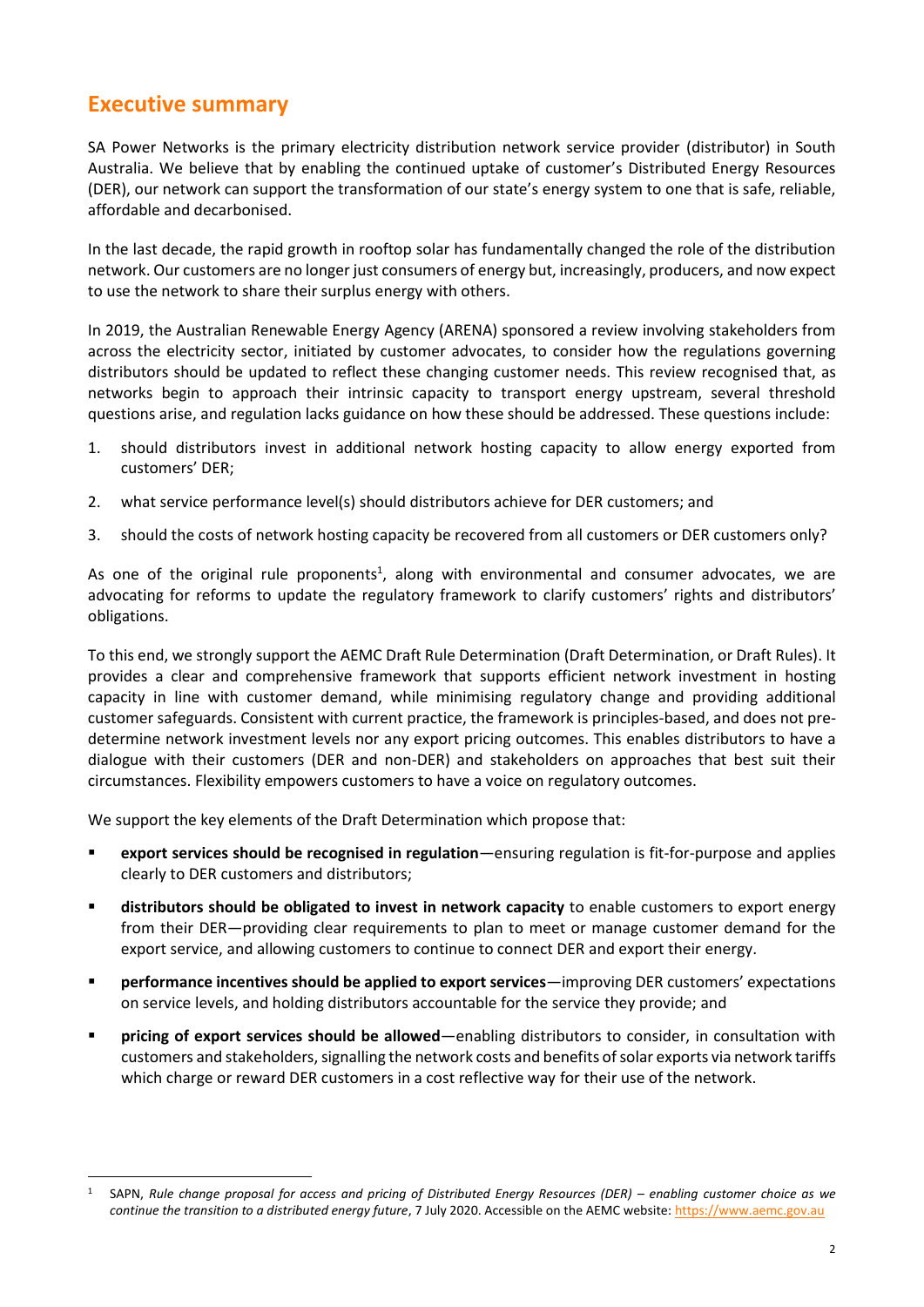Within this context, our submission deals dominantly with ensuring that the specific drafting of the rules accords with the policy intent of the reforms. On the specific components of the Draft Determination, we raise the following:

- the rule amendments to recognise the provision of export services to customers achieve their key objective, but the specific drafting should be reviewed for clarity and to avoid unintended outcomes;
- existing mechanisms for network planning and expenditure assessment have been effectively extended to export services. While we support new safeguards, the information required in the plain-language 'overview document' can be better targeted to the document's intent, and service metrics are better identified by the AER review of service incentives so that reported information matches its intended use;
- the enablement of all existing incentive schemes to apply to export services will provide balance between cost efficiency and service performance. Service performance incentives will improve clarity for customers on the service levels distributors should achieve. We welcome the AER being tasked with reviewing options for service incentives, but a specified timeframe for actually developing these incentives would be beneficial given their importance in providing a well-balanced framework;
- the removal of the prohibition on export pricing will enable distributors to engage with their customers and stakeholders on how to recover the future costs of enabling energy exported from customers' DER, and how to potentially reward DER customers where their exports can help manage network congestion;
- the amendments to the pricing rules will better enable their application to export services, and the 'export tariff transition strategy' will provide a further safeguard by requiring articulation and consultation on the approach to managing customer impacts from any potential new export tariffs; and
- the amendments to the existing connection arrangements provide some additional clarity with respect to export services. However, while we support these amendments, we are concerned that they are insufficient, and that additional amendments are needed to ensure outcomes are consistent with the intent of the AEMC reforms. Consideration is needed on how best to address the allocation of service liabilities, how to codify the necessarily flexible nature of any export services, and how to enable distributor-specific terms and conditions to apply to ongoing export service provision.

Our submission does not propose specific re-drafting suggestions to address the issues we raise in this submission. Rather, given the detailed nature of this task, we welcome the opportunity to engage collaboratively with the AEMC on how these issues might best be addressed in the drafting of the National Electricity Rules (NER) and / or National Energy Retail Rules (NERR).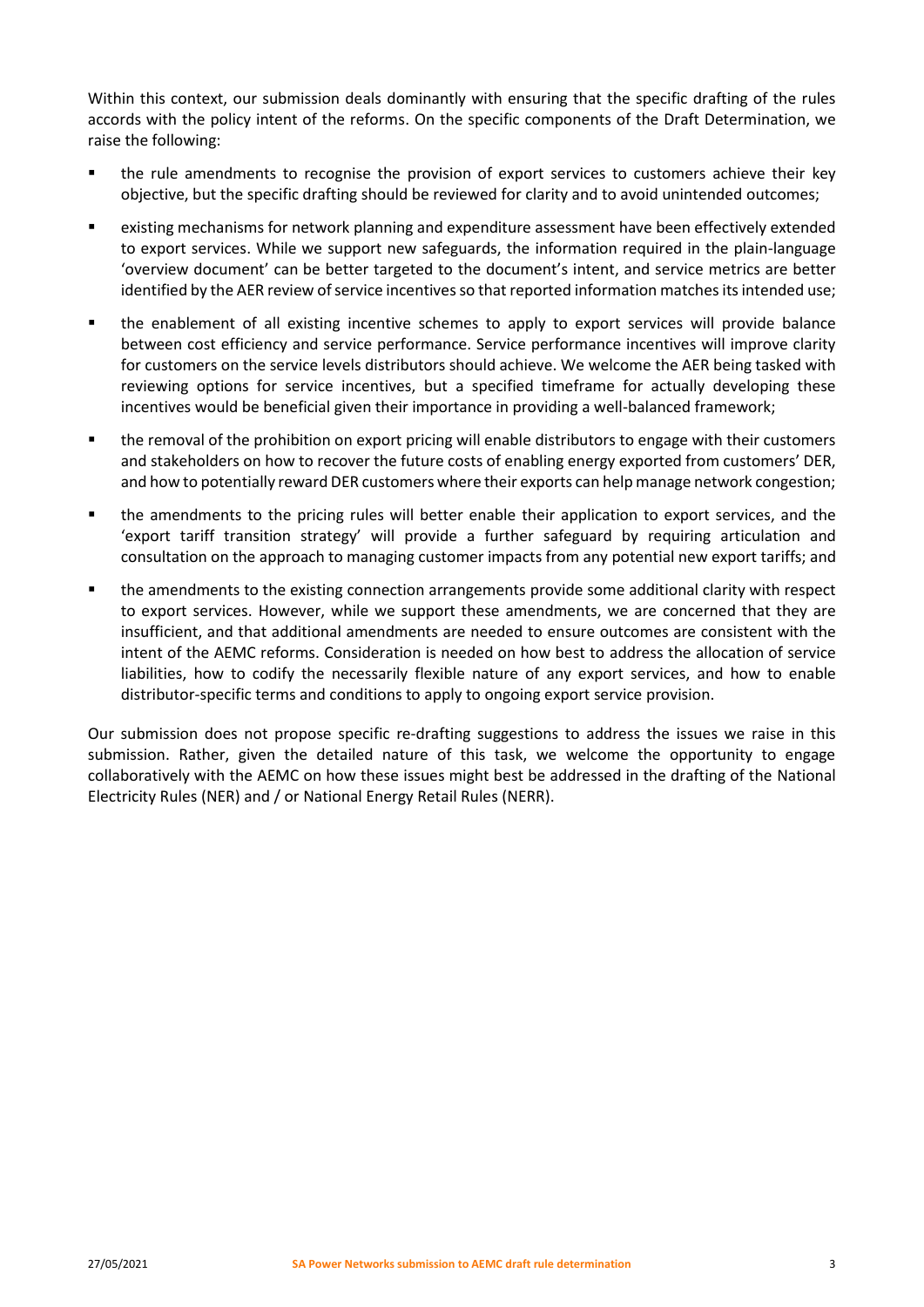## <span id="page-6-0"></span>**Recognising the provision of export services to customers**

The Draft Determination, consistent with our rule change proposal, has proposed amending several terms in the NER and NERR, to accommodate the provision of 'export services' to customers. More specifically, the amendments clarify that the services distributors provide can involve bi-directional energy flows. <sup>2</sup> We support the intent of these changes as enabling:

- the service of providing customers access to the distribution network to export energy from their DER, commonly referred to as the 'export service', to be specifically classified by the AER consistent with its current discretion in service classification;
- existing regulatory mechanisms to apply to 'export services' once classified, including: distribution network planning arrangements; distribution network expenditure assessment rules; distribution pricing rules; and connection arrangements including contract terms and conditions; and
- by virtue of these factors, distributors to have a clear obligation to plan network investment to enable customer DER, by needing to '…meet or manage demand…' from customers for export services.

While supporting the intent, we recommend further review of the wording of the Draft Rules, to provide better clarity and avoid unintended interpretations and consequences, in particular:

- the drafting must avoid any risk of distributors' activities in enabling DER hosting capacity to be inadvertently deemed to be unregulated / unclassified services until each distributor's next regulatory determination wherein 'export services' would be formally classified by the AER as comprising a 'distribution service'. This outcome is not intended by the Draft Determination, nor the recent AER distribution determinations, which for a number of distributors including ourselves, have allowed expenditures which include those to enable customer DER in some form;
- the amendments to, and new terms added to the NER may need further review:
	- o the terms used in connection with distributors' obligations in Chapter 6 are unclear if 'distribution service end-user' is intended as being broader than the amended term 'retail customer';<sup>3</sup> and
	- o the terms pertaining to connection arrangements under Chapter 5A may have the unintended consequence of connection arrangements ceasing to effectively apply at the connection enquiry stage as they do now; <sup>4</sup> and
- while the Draft Rules amend several sections of the NERR, bi-directional services appear to require referencing in additional parts of the NERR in order to effectively accommodate these services, particularly in respect of the 'Model Terms and Conditions for Deemed Standard Connection Contracts'.<sup>5</sup>

<sup>2</sup> This is achieved by:

amendment to the NER term 'network', which supports the definition of a 'distribution service', so that it is neutral to the direction in which energy is conveyed;

amendments to the NER to refer to the usage of 'distribution services' which can include 'export services' rather than just referencing usage of the network; and

amendments to the NERR to provide generic reference to supply services (accommodating services involving bi-directional energy flows).

<sup>&</sup>lt;sup>3</sup> It appears that the AEMC intends 'distribution service end-user' include 'retail customers' and customers buying direct from the National Electricity Market (NEM).

<sup>4</sup> For example, the new term 'embedded generating unit operator' in Schedule 5A.1 of the NER no longer references an intention to operate or connect. It is important that the rules continue to apply effectively to the process whereby a distributor is making a connection offer to a person, but that person is not yet operating / connected.

 $5$  These are set out in Schedule 2 of the NERR.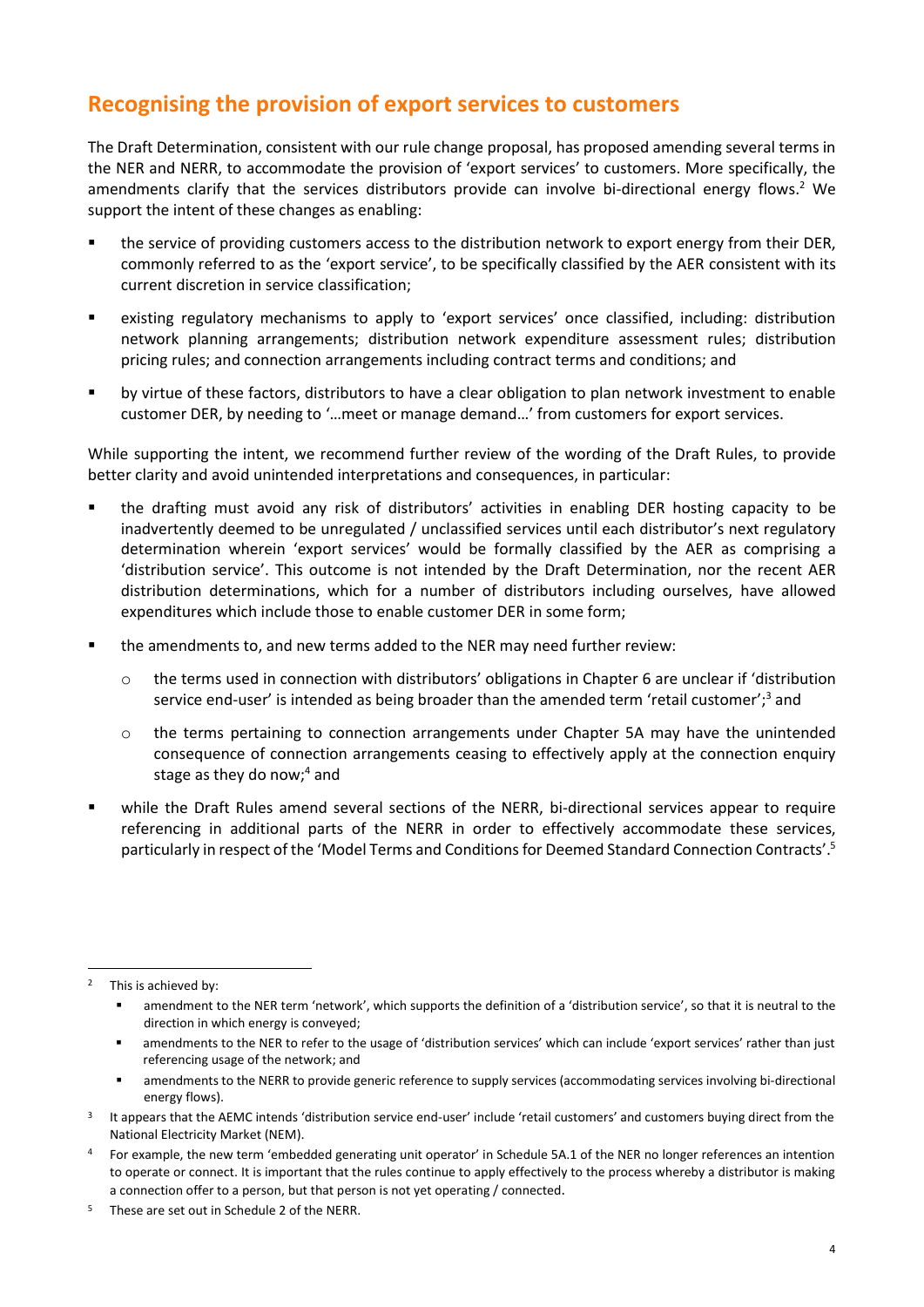# <span id="page-7-0"></span>**Enabling efficient provision of export services**

The Draft Determination proposes, consistent with our rule change proposal, to enable existing regulatory arrangements for distribution network planning and expenditure assessment to be applied to 'export services'. We support this proposal on the basis that:

- applying symmetrical rules will minimise the extent of and costs of any regulatory changes required, avoid creating different frameworks for planning and recovering investments between consumption and export services, and make use of approaches that have proven to work in other service contexts; and
- existing arrangements can effectively enable the overall objective of promoting efficient investment and preventing over-investment by distributors in supporting customers' desires for export services.

New required information reporting is also proposed, to provide greater transparency for customers and stakeholders on issues facing the distribution network and export service performance. While we support the intent of these safeguards, their specific application can be refined as discussed below.

#### *Overview document*

Distributors are required to prepare an 'overview document' to accompany a Regulatory Proposal to the AER. This aims to facilitate customer and stakeholder engagement in the Regulatory Determination process, by providing a plain-language summary of expenditure and pricing plans. Our views on the proposed amendments to the overview document are that:

- **E** It is appropriate that this document should outline interactions between elements of a regulatory proposal,<sup>6</sup> interrelationships between the regulatory proposal and service performance, and a summary of how the distributor has engaged in arriving at its proposal.
- It is appropriate that the engagement that distributors are to outline in the document be framed not only in the context of customers but also groups that represent customers, retailers, and Market Small Generation Aggregators. This more accurately reflects the broader scope of the stakeholder engagement that distributors currently undertake.
- As a regulatory proposal covers all distribution services including plans for the more material and essential consumption service, it appears disproportionate to require extensive detail in a plain language document, on costs and cost allocation approaches (and alternatives) for export services specifically.<sup>7</sup> Such detail is better provided elsewhere in a regulatory proposal such as in the business case documents distributors use to propose expenditures on hosting capacity, or the Tariff Structure Statement (TSS).
- It should be clarified if the intent is for distributors to prepare a single overview document or two documents, with one specifically pertaining to the TSS. We consider it preferrable that there be one overview document covering both expenditure and pricing plans, to minimise regulatory burden and improve accessibility to customers.

<sup>6</sup> This includes the interactions between price signals, network and non-network spends, and connection arrangements.

<sup>7</sup> We refer here to the NER Draft Rules: 6.8.2(c1)(3),(4), and (7).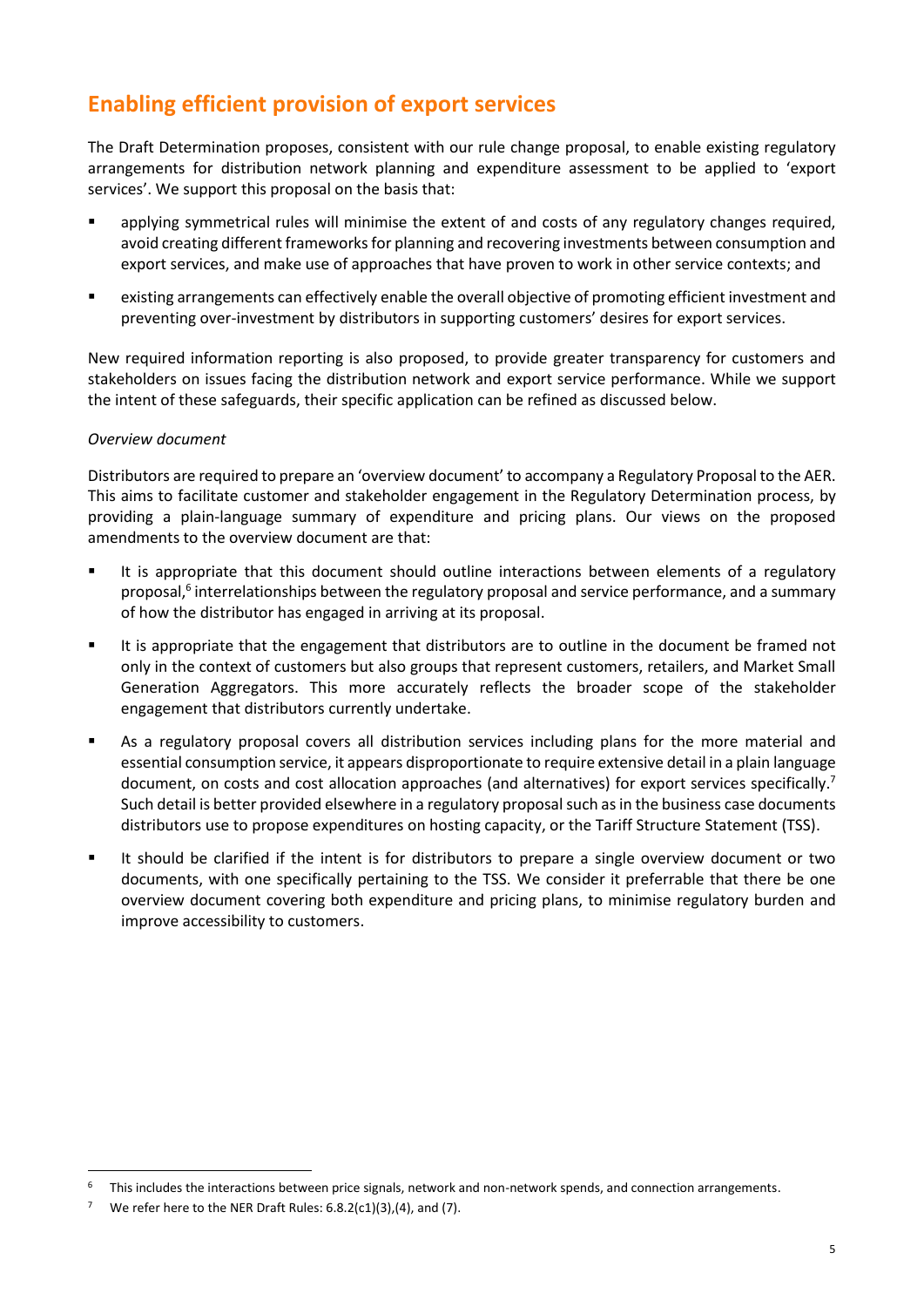#### *Distribution Annual Planning Report (DAPR)*

Distributors are required to prepare a DAPR, which aims to provide transparency on changes that may occur to the network over a forward-looking period, particularly with a view to enabling third-parties to propose credible alternatives to address network challenges.<sup>8</sup> Our views on the proposed DAPR amendments are that:

- It is consistent with the DAPR's intent to require the additional forecasts of generation capacity and information on changes in forecast generation which may impact on forecast system limitations. However, on the specific information requested:
	- $\circ$  clarity is needed if the listed information intends to apply to generation as opposed to load;<sup>9</sup> and
	- $\circ$  recognition is needed of the fact that some distributors, like ourselves, may not currently have the ability to produce accurate forecasts of generation capacity at a feeder level, and have only basic estimates at a zone-substation level;<sup>10</sup>
- The reporting of service performance metrics appears to go beyond the DAPR's intent, and may be better requested via AER processes including its Regulatory Information Notices to ensure that the information is targeted to its potential use, noting that:
	- o this information may most likely be used by the AER to guide its assessment of the prudency of network hosting capacity expenditure and the design and application of new service performance incentives for export services; and
	- o with the AER being tasked with reviewing potential service incentives, it would be appropriate for the AER to identify in that review, the metrics it considers would best inform its decision making.
- Without a clear understanding at this stage on how the information is to be used, it is difficult to determine its meaningfulness for the AER or third-parties in proposing non-network solutions to export driven network constraints. For example, the Draft Rules ask questions on what maximum export capacity different customers apply for and what they end up with, but answers to these may not be indicative or useful:
	- $\circ$  for large customers, who can present material implications for network capacity, and may face high upfront connection charges, there are often variations between the connection capacity they initially enquire about versus the capacity they are content with accepting once they have visibility of the potential connection costs;
	- $\circ$  for distributors with flexible export limits / operating envelopes, the maximum capacity that may be agreed in a contract, does not indicate the actual grade of service the customer receives;<sup>11</sup> and
	- o even for distributors without flexible export limits, information on the ratio of what customers applied for versus what they received, may not be useful once networks start publishing hosting capacity maps. For example, if a solar installer can see that the maximum export in a customer's particular suburb is 2kW, they are unlikely to apply for more than that.

We would be pleased to collaborate with the AEMC, AER and stakeholders on how best to refine any information reporting requirements considered to be useful to the electricity sector.

<sup>8</sup> AEMC, *Rule Determination – National Electricity Amendments (Distribution Network Planning and Expansion Framework) Rule 2012*, 11 October 2012, p.17.

We refer here to the information listed in NER Draft Rules 5.8(b)(2)(iv)-(viii).

<sup>&</sup>lt;sup>10</sup> We refer here to the information listed in NER Draft Rules 5.8(c)(5).

 $11$  The information in the DAPR may simply show that for example, all customers on a flexible export programme applied for a maximum of say 10kW export and were allocated a maximum capacity of 10kW export, even though some customers might be able to export 10kW more readily than other customers elsewhere in the network.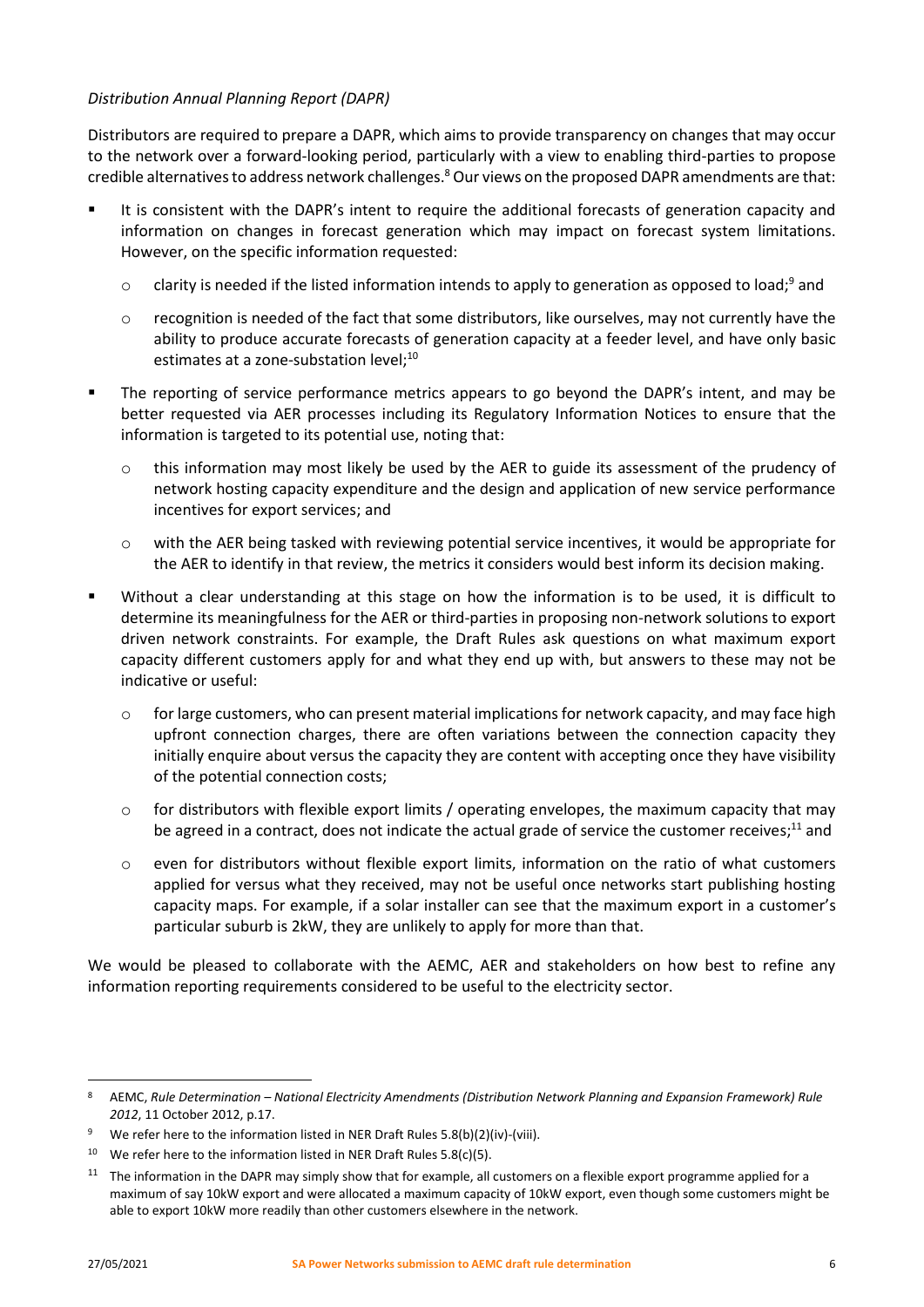## <span id="page-9-0"></span>**Incentive arrangements and service levels**

The Draft Determination proposes, consistent with our rule change proposal, to enable all existing incentive schemes to be applied / adapted to 'export services'.<sup>12</sup> We support this as providing a framework that balances distributors' incentives between cost efficiency, demand-management innovation, and service performance. Combining these incentives will best promote outcomes in customers' long-term interests with respect to not only price but also the quality of service they receive.

Our main comments below concern the adaptation of the Service Target Performance Incentive Scheme (STPIS) to exports and the topic of service levels more generally.

#### *Service levels*

Our rule change proposed to disallow distributors from applying zero static export limits and to recognise in the rules the concept of networks having an intrinsic capacity to accommodate a level of energy export. The Draft Determination proposes to not prescribe these matters in the rules, and we accept it is difficult to prescribe these outcomes in a meaningful and efficient manner for all distributors in their circumstances.

Therefore, we support the Draft Determination having instead set a framework where the service levels that customers receive for export services will / can be guided by:

- the service level targets to be set via an adapted STPIS or equivalent mechanism;
- jurisdictional service standards, where jurisdictions determine that such standards should apply; and
- any menu of service options (with commensurate tariffs) that distributors may be able to offer, and that their customers value.

The fact that regulation will not prescribe particular service options nor service levels, will not impede distributors from designing options that customers value, and will actually facilitate options being customised to individual jurisdictional circumstances. SA Power Networks intends to explore with its customers and stakeholders a number of potential service options (as described in Figure 1)<sup>13</sup>, on the basis that:

- we expect DER customers will be diverse in how they value the 'export service', with some valuing higher or lower maximum export capacity limits;
- we want to enable customer choice on service levels, as this will drive optimisation of network spend;
- each network has an intrinsic hosting capacity for DER, therefore

| Service<br>option | Inverter<br>required     | Export<br>limit   | <b>Service</b><br>level | <b>Standing</b><br>charge | Variable<br>charge $/$<br>reward |
|-------------------|--------------------------|-------------------|-------------------------|---------------------------|----------------------------------|
| <b>Basic</b>      | <b>Basic</b><br>inverter | $1.5$ kW<br>fixed | 1.5 kW<br>@ 9x.x%       | No                        | No                               |
| Fully<br>Flexible | Smart<br>inverter        | $1.5 - 10$<br>kW  | Min 1.5 kW<br>@ 9x.x%   | Yes                       | No                               |
| Prosumer          | Smart<br>inverter        | $1.5 - 10$<br>kW  | Min 5 kW<br>@ 9x.x%     | Yes                       | Yes                              |

**Figure 1: SA Power Networks initial thoughts on service options**

customers with DER should all have access to at least this intrinsic level of export capacity, including without facing an export tariff (noting that there are no incremental costs driven by this service); and

▪ we expect that the implementation of flexible export limit capabilities (i.e. distributors dynamically managing the volume of exports on the network) will enable an increased range of service options with commensurate network tariffs that customers can choose from.

<sup>12</sup> This includes: the STPIS, the Efficiency Benefits Sharing Scheme (EBSS), the Capital Expenditure Sharing Scheme (CESS), the Demand Management Innovation Allowance Mechanism (DMIAM), the Demand Management Incentive Scheme (DMIS), and the Small Scale Incentive Scheme (SSIS).

<sup>&</sup>lt;sup>13</sup> The service and tariff options described in Figure 1 represent SA Power Networks' initial conceptual thoughts only. We would seek to work with our customers and stakeholders on which options they most value.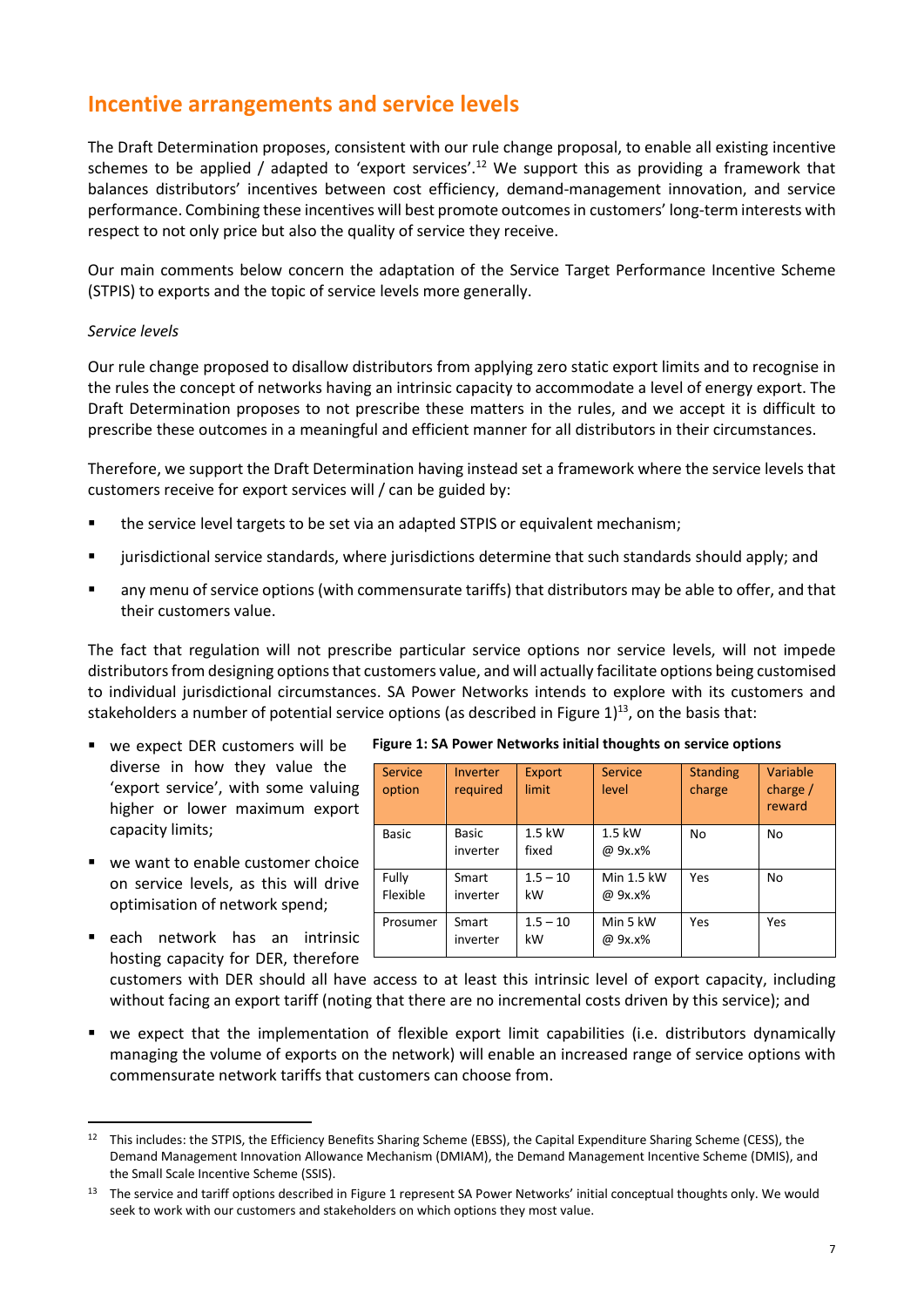#### *STPIS for exports*

As noted in our rule change proposal, adapting the STPIS will present complexity, but it is important this occur as service incentives play an important role in improving customers' confidence in the overall service level that distributors should achieve. Our views on the Draft Determination are that:

- we support requiring the AER to undertake and consult on a review, by a specified date (December 2022), of potential service performance incentives;
- given the importance of service incentives, it may also be beneficial for the AEMC to:
	- specify a timeframe by which the AER should be tasked with producing these incentives. This would be consistent with current / past practice where the AER has had to produce new schemes, with the decision then made subsequently as to how they should apply to each distributor in light of their circumstances and available data;
	- o as an alternative, consider an AEMC review in a few years-time, on progress in implementing its envisaged regulatory framework, should further changes be required; and
	- o reiterate in its Final Determination the clear policy intent provided in the Draft Determination, on the importance of having service incentives as part of a well-balanced regulatory framework for export services.
- we preferred that the NER, in specifying factors the AER is to consider in designing a STPIS (for consumption and export services), retain the reference to considering *"…customers willingness to pay for improved service performance…"*. This is currently a key guiding concept in promoting outcomes consistent with the National Electricity Objective (NEO) as discussed in our rule change proposal. However, we accept the Draft Determination proposal to remove this reference in favour of a reference to "*…the value to distribution service end users of improved service performance…"*, subject to:
	- o this is in fact being required to avoid unduly restricting the AER in considering appropriate measures, noting that the Draft Rules also propose allowing the AER to consider *"…any other factor it considers relevant…";* and
	- o the AEMC Final Determination reiterating and making explicit, the policy intent provided in the Draft Determination, that consideration should be given to the value of enhanced service performance not only to all customers but to exporters specifically - noting that it is exporters who may ultimately pay for the provision of export services.<sup>14</sup> This clarity will be important for future AER decision-making.
- while the AER will be tasked with designing service incentives, we encourage the AEMC to further consider if any of the specific wording of this rule change risks unduly limiting the potential design of these incentives.<sup>15</sup> In our view there are likely to be a number of guiding principles on incentive design that we would look to define with the AER and other stakeholders. One of these is likely to be the principle that incentives should not be tied to individual customers' service levels, but rather to improvements in hosting capacity more broadly, otherwise, there may be perverse incentives to limit new customer connections so that performance levels do not deteriorate.

<sup>&</sup>lt;sup>14</sup> We accept that some flexibility may be needed because as outlined in the Draft Determination, it is likely that in some places, some network costs driven by export services may be recovered from all customers, particularly for example, during the period of time over which new export tariffs may be phased-in as part of a transition management approach.

<sup>15</sup> We note that the new rules factor of *"…value to distribution service end users of improved service performance…"* is silent on whether it is existing or new customers that should be considered, and whether it is individual customers' performance that should be considered.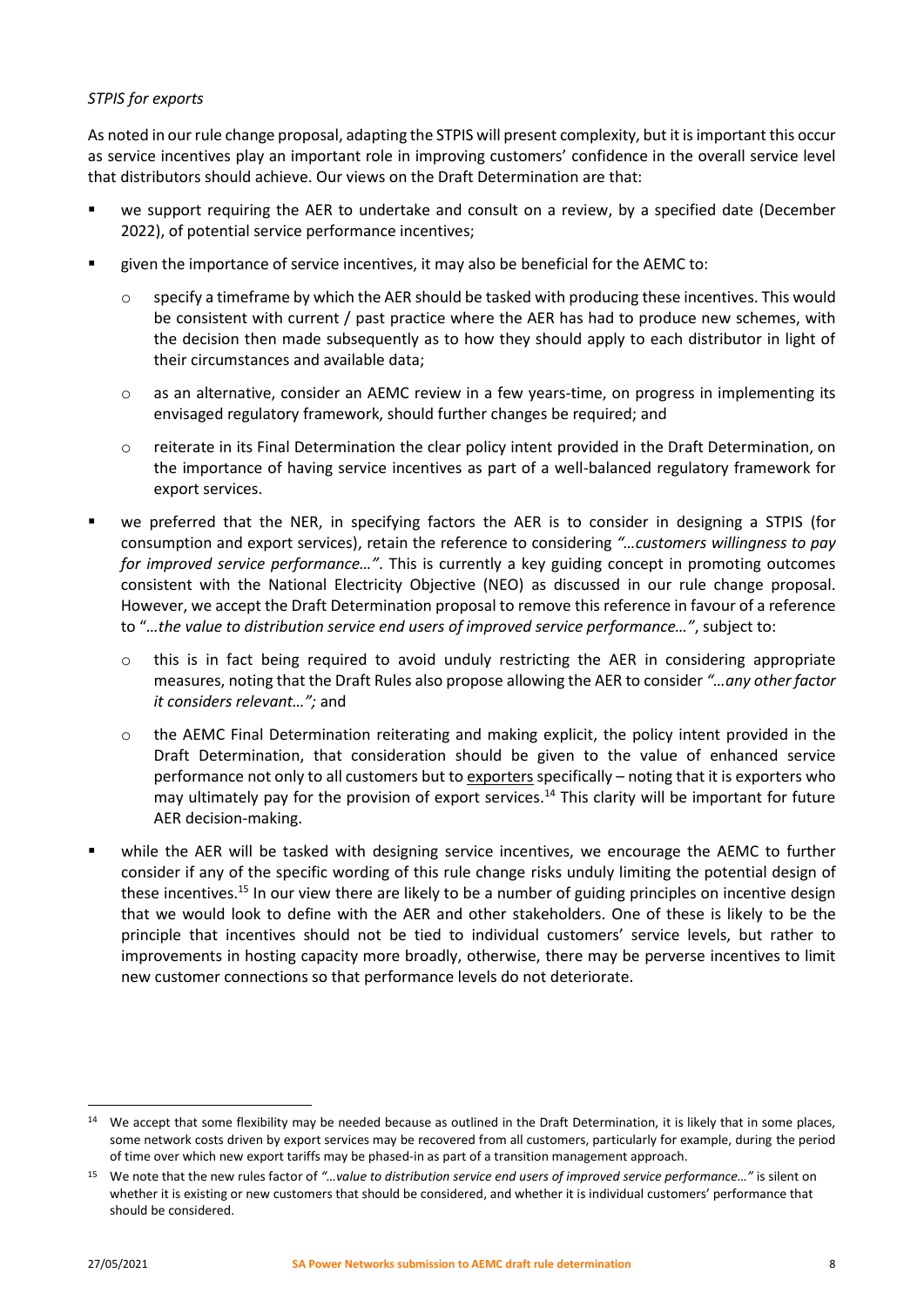## <span id="page-11-0"></span>**Distribution network pricing arrangements**

The Draft Determination, consistent with our rule change proposal, proposes to remove the barrier to distributors using tariffs to signal the network cost (and inversely, the network benefit) arising from export services. Where network tariffs are considered, these would be applied according to the existing Distribution Pricing Rules. We support this proposal on the basis that:

- having accepted that distributors should be obligated to invest in network hosting capacity to enable customer DER, it is appropriate that export services be priced on a cost reflective basis to promote efficient network usage. Therefore:
	- o customers without DER will not contribute to the costs of services they do not receive; and
	- o customers with DER can express how they value an export service and service levels.
- customers can be paid / rewarded for exporting or consuming at times when this assists the network in managing congestion; and
- the existing distribution pricing rules are largely fit-for-purpose to apply to export service pricing.

Having said this, we note the importance of appropriate considerations of customer impacts, allowing customers who have already invested in solar panels time to respond to new pricing signals. We consider that this is already dealt with appropriately in the distribution pricing rules, allowing this issue to be considered in detail through consultation with our customers.

New provisions are proposed to be added to the Distribution Pricing Rules. We support this, noting that:

- Amending the Network Pricing Objective (NPO) clarifies that consumption and export tariffs can be positive (charges) or negative (payments). This allows customers to be rewarded where they can shift consumption or export to times when it assists in managing network congestion. It is important though that negative pricing remain as a consideration rather than requirement, as this needs to be considered in each distributor's circumstances, noting it may be preferrable to procure more localised responses from customers as part of a demand management initiative.
- Amending the Long Run Marginal Cost pricing principle to refer to *"…times of greatest utilisation of the relevant service…"* as opposed to *"…utilisation of the relevant part of the distribution network…"* helps clarify the application of this principle to peak use of consumption or export services.
- The requirement for an 'export tariff transition strategy' in the TSS, provides an additional safeguard, that export tariffs will not be introduced without a clear articulation of, and engagement on, the distributor's approach including how they will manage impacts on customers.<sup>16</sup>
- **EXED** Amending the pricing principle requiring tariffs to be reasonably capable of being understood by customers, to refer to the option to otherwise ensure that tariffs are capable of being *"…directly or indirectly incorporated by retailers or Market Small Generation Aggregators…",* provides flexibility for future tariff innovation. This is particularly for tariffs which may aim to integrate with automated systems operated by customer intermediaries, rather than being received by customers directly.
- Requiring the AER to prepare an 'export tariff guideline', may promote greater confidence in the TSS process and transparency on AER expectations and interpretations of the pricing rules. We urge these Guidelines to be kept at a principled, rather than prescriptive, basis. Distributors must retain the ability to innovate and customise tariffs to the circumstances and preferences of their customers.

<sup>&</sup>lt;sup>16</sup> We accept the AEMC's desire to add an additional formal safeguard. However, even without this change, we would intend, and the NER would already require, that customer impacts be managed.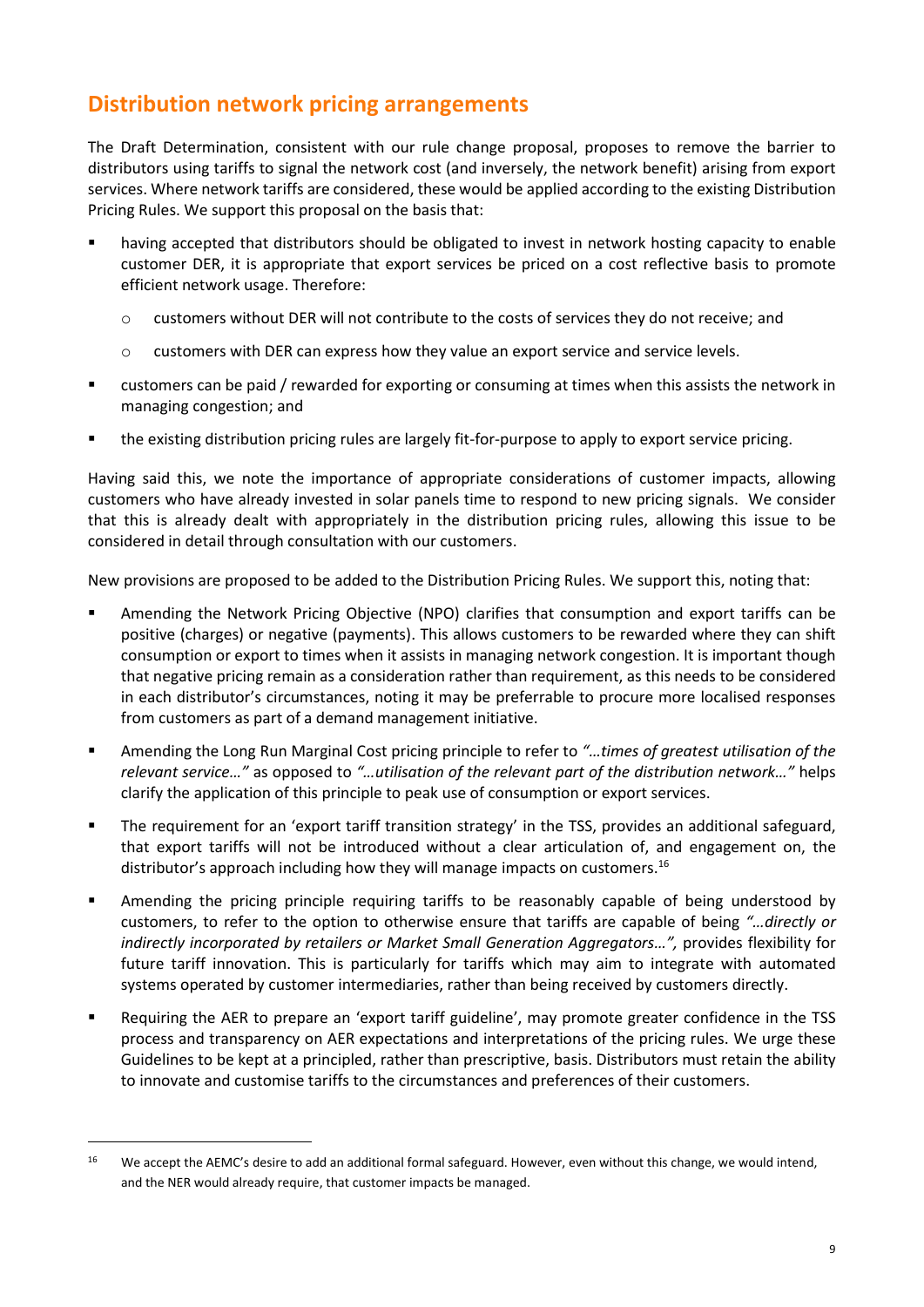- Removing the clause requiring retail customers with Micro-Embedded Generators to be treated no less favourably than retail customers without such facilities but with a similar load profile, enables distributors to consider export pricing and developing a menu of tariff options, as the nature of customers' exports could become the basis for assigning customers to a tariff class.
- Increasing the maximum financial size of tariff trials to 1 percent of annual revenue per tariff or 5 percent of annual revenue cumulatively across all tariffs, provides more flexibility for tariff innovation.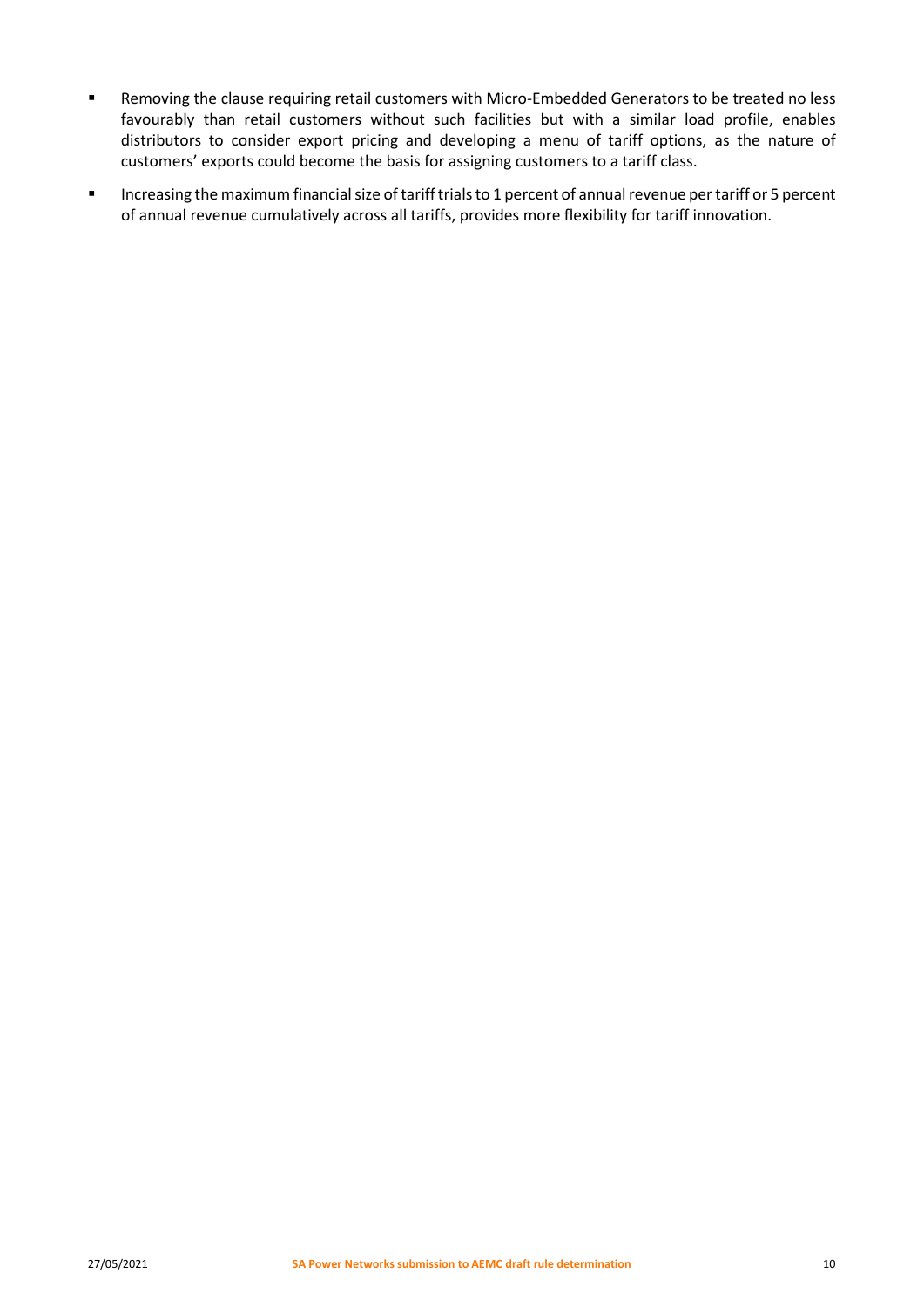# <span id="page-13-0"></span>**Terms and conditions of services**

Regulation allows distributors to apply terms and conditions to customers wishing to connect their premises and equipment to the network and to receive an ongoing electricity service. These are mostly codified in connection arrangements, including the Model Standing Offer (MSO) for the initial connection, the Deemed Standard Connection Contract (DSCC) for the ongoing service, and individual customer agreements<sup>17</sup> (connection and ongoing service for large customers).<sup>18</sup> These terms and conditions seek to ensure that electricity supply accords with energy laws and distributors' licence requirements.

The Draft Determination proposes to amend the connections arrangements in the NER and NERR, and we interpret the policy intent as being to:

- clearly apply existing connection arrangements to the connection of DER and receipt of export services;
- **•** reflect that export services are, unlike consumption services, not essential services, and may for this reason be necessarily more variable / flexible than consumption services;
- provide an 'open access' framework for export services, rather than one that is 'physically firm' or 'financially firm', such that there are no guarantees on the ability to export at all times; and
- ensure that regulation does not inhibit distributors from developing:
	- o mechanisms such as flexible export limits / dynamic operating envelopes and other innovative export services where these are a prudent and efficient means of best utilising the network for export whilst maintaining network stability and minimising service costs to customers; and
	- o a menu of export service options for customers, to give choices to DER customers who may value lower or higher grades of export capacity.<sup>19</sup>

We support the AEMC's policy intent. However, further amendment to the NER and NERR is required to give effect to this intent and avoid unintended consequences, as set out below.

#### *Allocation of service liabilities*

A regulated service access framework must address the allocation of service liabilities, as it does now for the consumption service. However, the Draft Rules insufficiently address this issue for export services, and further rule amendments are required:

- **•** for the essential consumption service, laws and regulations explicitly recognise that partial or total interruptions to the supply of electricity to a customer may occur for various reasons. As such, regulation limits distributors' liabilities to situations where they have acted in bad faith or negligently;
- the Draft Rules have not extended these existing limited liabilities to the export service, which would therefore expose distributors to greater financial service liabilities than exist for the essential consumption service, noting also that these are most likely to be 'consequential losses', for example, loss of revenue from retail 'Feed-in Tariffs'; and
- as such, we propose addressing this issue by amending the NERR to specify that by means of the NERR, the existing liability provisions codified in the NERL, can apply to any partial or total failure to supply export services as they do for consumption services. While this issue could be centrally addressed by a

<sup>&</sup>lt;sup>17</sup> These typically apply to large customers, where given the size of their network connection, the connection needs more specific / local considerations and agreement with the specific customer.

<sup>18</sup> Services may also be partly described in a TSS. For example, TSSs describe some specific service aspects such as in the case of controlled hot water loads, and agreed demand tariffs for large customers.

<sup>19</sup> With any menu of offers to be considered by distributors together with their customers, rather than being prescribed.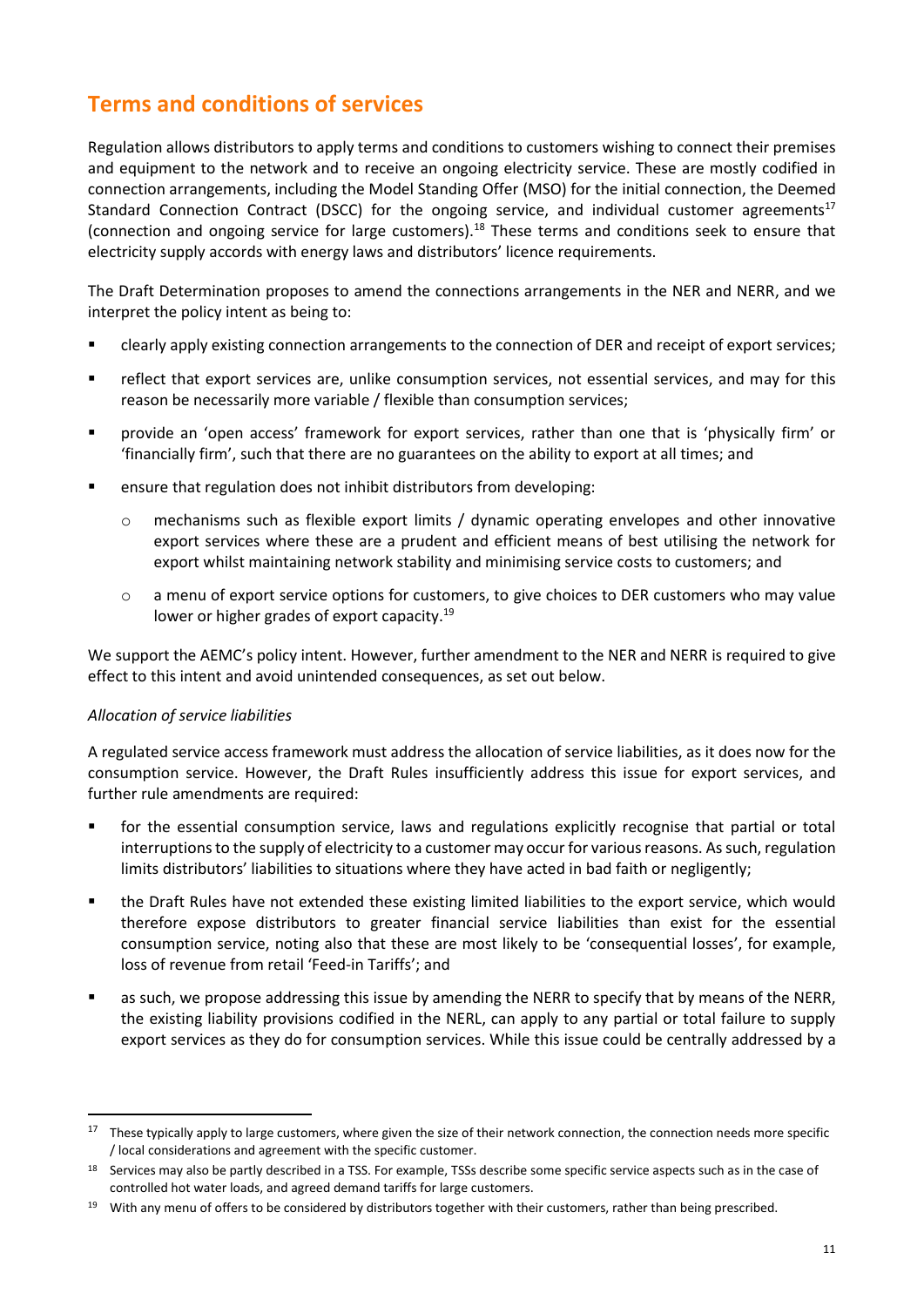NERL change, NERR changes can satisfactorily address the issue and such changes to the NERR are permitted by the NERL.<sup>20</sup>

#### *Scope for export service flexibility*

Regulation recognises that consumption services may be temporarily interrupted or curtailed due to several circumstances.<sup>21</sup> The Draft Determination proposes to amend the NERR to also explain the circumstances in which export services may be interrupted or curtailed. We welcome the intent, but consider that further rule amendments are needed for clarity, as follows:

- the NERR must more clearly explain that export services are necessarily flexible (even without flexible limits / dynamic operating envelopes) and may be temporarily interrupted or curtailed<sup>22</sup> or subject to fixed export limitations due to various circumstances extending beyond those which may interrupt or curtail consumption services, being where:
	- o there is a 'distributor planned interruption' or 'unplanned interruption' affecting the supply of energy to a premises – in these circumstances, the export service would also be affected;
	- o distributors must address a safety, reliability, quality or security issue with distribution services and / or the distribution system – in practice this would cover most situations where any flexible export limit is applied to manage network congestion to within the limitations of the distribution system, in addition to other situations such as where there is a risk to community / customer safety;
	- $\circ$  distributors are directed to do so by a relevant authority this could include for example, a direction from the Australian Energy Market Operator (AEMO) or a jurisdictional government;<sup>23</sup> or
	- $\circ$  this accords with the conditions of any applicable tariff noting there may be some scope for a TSS to describe the features of a particular service, as discussed above.
- recognition is also needed of the practical reality that in some cases the equipment used by customers to receive an export service (e.g. an inverter) may be temporarily disconnected, if this is the best available means of responding to a direction, or to a safety, reliability, quality or security issue.<sup>24</sup>

#### *Distributor-specific terms and conditions*

Terms and conditions for consumption services are codified in the initial connection contract (the MSO for a basic connection service, and negotiated contracts for all other connections) and the DSCC which governs the ongoing service, or an AER approved Deemed Large Connection Contract<sup>25</sup> for large customers. Distributors can apply specific terms and conditions in initial connection contracts, but cannot divert from the terms and conditions the NERR specify for a DSCC except for jurisdictional requirements or as approved by the AER for large customers only.

<sup>&</sup>lt;sup>20</sup> The NERL allows the NERR to deal immunity from liability. NERL Section 237 states that the Rules may make provision for or with respect to (inter alia): *"…the liability of retailers, distributors and customers for acts and omissions of immunity in respect of any such liability*." Section 237 further states that the Rules may: *"…confer an immunity on, or limit the liability of, any person or body performing or exercising a function or power, or conferred a right, or on whom an obligation is imposed, under the Rules."*

<sup>&</sup>lt;sup>21</sup> As per Section 10.1 of the NERR, this includes where there is a planned or unplanned interruption, or where this accords with any applicable tariff or under a contract with a retailer.

<sup>&</sup>lt;sup>22</sup> We note that even the terms 'curtailment' and 'interruptions' may inaccurately transmit the fact that where a customer is subject to a flexible export / operating envelope, variations in exports from those specified in a maximum export limit, may be occurring on a permanent basis.

<sup>&</sup>lt;sup>23</sup> For example, on 14 March 2021 in South Australia when AEMO actioned SA Power Networks to maintain system security by curtailing generation connected to the distribution network.

<sup>&</sup>lt;sup>24</sup> This recently occurred in some places in South Australia, in the course of actioning an AEMO directive. It is also occurring more broadly today across the NEM where inverters trip-off.

<sup>25</sup> NERR Rule 78.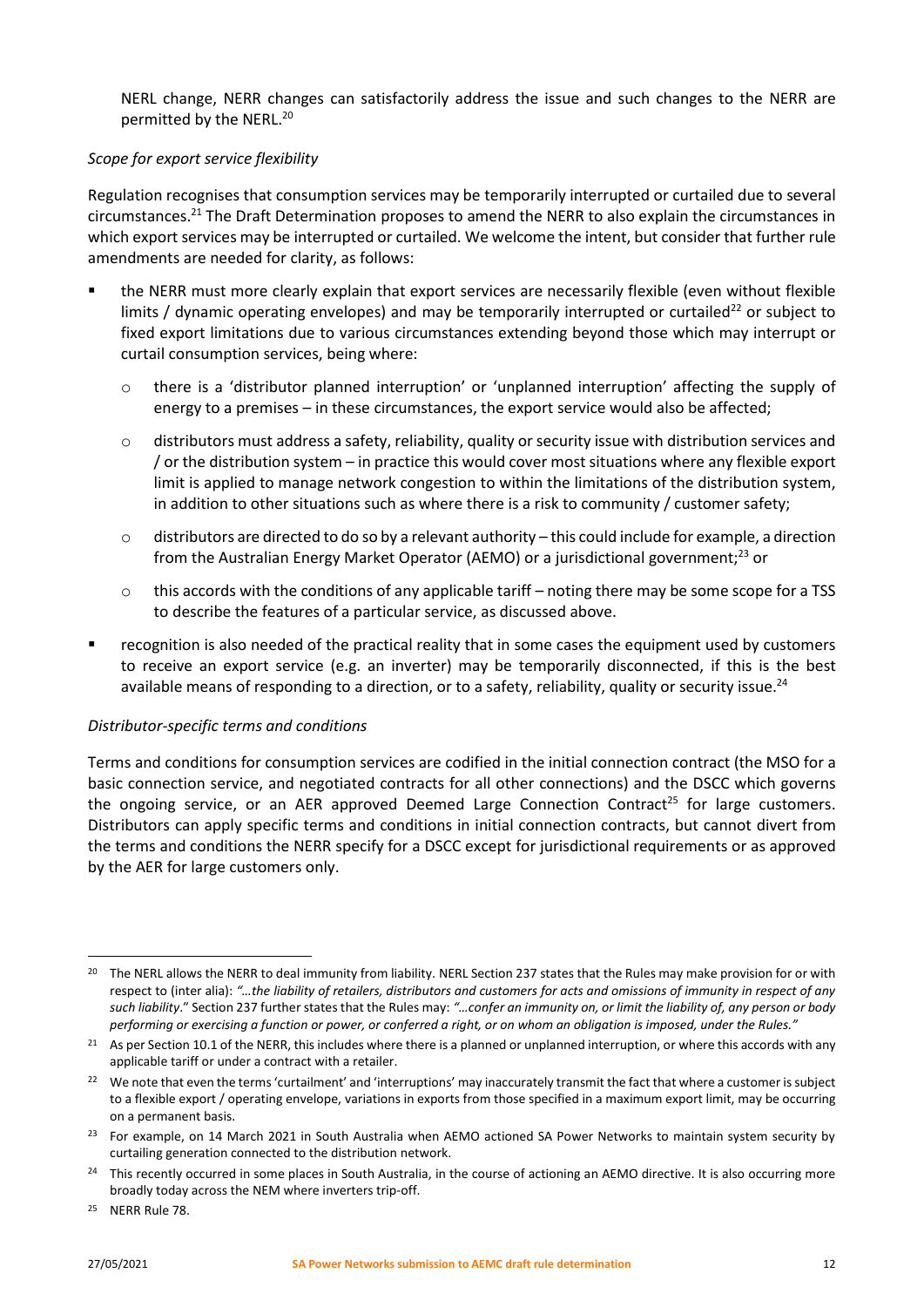While this process works for consumption services, it is unlikely to for export services. We propose that the NERR be amended to introduce a mechanism for the AER to approve as part of the DSCC, additional distributor-specific terms and conditions for export services, on the basis that:

- Existing arrangements wherein distributors cannot alter the DSCC have not posed concerns for consumption services as these are largely standardised / homogenised, and typically the need for distributor-specific terms and conditions have been mainly concerned with the technical requirements of the initial connection to the network.
- In contrast, export services are likely to:
	- o be more flexible and tailored to the circumstances and technical capabilities of individual distributors. Distributors may look to provide customers a menu of options on export services, with fixed capacity limits, and with occasional curtailment as a permanent aspect of the service. For example, distributors may seek to gradually move to various means of enabling flexible export limits / dynamic operating envelopes as a means of managing network congestion; and
	- o require more specific technical considerations, given the nature of DER equipment being or which may be installed in future, and evolving distributor and industry standards in relation to these.<sup>26</sup>
- While distributor-specific terms and conditions can be added to the MSO (subject to AER approval) and negotiated contracts, these initial contracts may not be the best means of codifying these requirements. A new customer moving into an existing premises, would not have been privy to the initial agreement at the connection stage, and the ongoing applicability of the terms and conditions of that initial agreement may be in doubt.
- Providing a mechanism in the NERR for the AER to approve alterations to a distributor's form of DSCC from the model terms currently specified in the NERR, would provide regulatory oversight of the reasonableness of any alterations. This would mirror the existing approach whereby the AER approves distributor-specific terms and conditions via the MSO. Our proposed mechanism is also modelled on the NERL process for AER approval of DSCCs for large customers.<sup>27</sup> As safeguards, the NERR could specify:
	- o a distributor can only propose such alterations as necessary to accommodate the provision of export services over their distribution system;
	- $\circ$  that the AER can approve a DSCC if it is satisfied that the proposed alterations are necessary, fair and reasonable, and comply with applicable requirements of the energy laws; and
	- o that the AER can specify changes required to a distributor's proposed alterations, in cases where it does not approve an initial proposal.
- We consider that such a mechanism would be contemplated by the NERL and appropriate for inclusion in the NERR. In relation to "permitted alterations" to a DSCC, the NERL provides for "alterations of a kind specified or referred to the Rules".<sup>28</sup> Further, the NERL contemplates that individual distributors may have a different form of DSCC with different "permitted alterations", as it refers to a "distributor's form of deemed standard connection contract", rather than a single form applying to all distributors.

<sup>&</sup>lt;sup>26</sup> We expect that for some distributors, the current DSCC terms and conditions specified in the NERR may be sufficient, but for other distributors additional terms may be required to reflect the particular way in which export services are provided over their networks.

<sup>27</sup> NERL, s 75.

<sup>28</sup> NERL, s 69(4).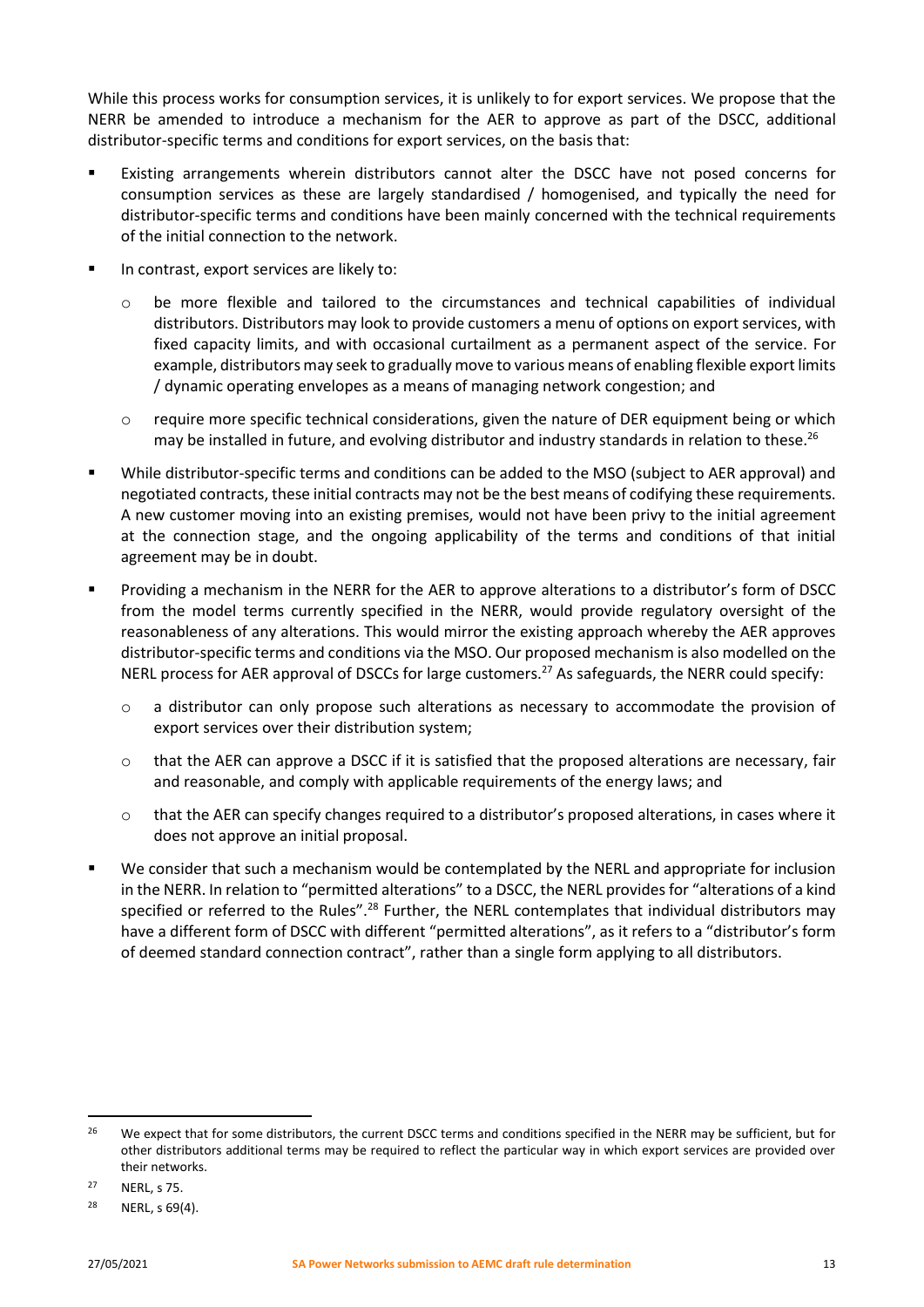#### *Other issues*

The DSCC and model terms and conditions specified in the NERR were initially intended predominantly as a standard form contract for the typical small customer, noting that these customers normally pose similar network requirements on the network.<sup>29</sup> However, the terminology in rules may no longer be providing for this intent. We therefore also request the AEMC to consider how the rules could best clarify which threshold sizes of generating units are intended to be covered by the DSCC. $30$  This is noting that:

- The DSCC provisions in the NERR reference the term 'small generator', which the NERR defines as a *"…generating unit of the kind contemplated by Australian Standard AS 4777*".
- **•** The version of AS 4777 applicable at the time the DSCC provisions were initiated, limited the maximum size of a low voltage inverter-connected generator to 30kVA in total (or 10kVA per phase), which typically limited the capacity of a small generator to the capacity of a small customer's load connection.<sup>31</sup>
- However, there have since between two amendments to AS 4777, with the latest (December 2020) allowing compliant generators to be of significantly larger size. For example, we have since connected to our network, AS 4777 compliant generators that are 1,500kVA;
- Large generators have the potential to significantly impact the operation of the distribution system, and for this reason, large generator connections are typically subject to specific / individual considerations of their impact on the network and bespoke connection arrangements to control their operation.<sup>32</sup>
- It would be inappropriate for generators that are sufficiently large to have a material impact on the distribution system to be covered by the DSCC. Instead, we propose that these type of generators should be covered by an AER approved deemed large connection contract or that distributors should, as proposed above, be permitted to apply additional AER approved terms and conditions to their DSCC to apply to these type of generators.

<sup>&</sup>lt;sup>29</sup> This is specified in section 70 of the NERL, which outlines that the DSCC (and therefore the Model Terms and Conditions in the NERR) apply to "small customers" and "large customers for whom there is no applicable deemed AER approved standard connection contract". The two other types of contracts are (1) deemed AER approved standard connection contracts for large customers, and (2) negotiated connection contracts for large and small customers.

<sup>&</sup>lt;sup>30</sup> The current AER classification of SA Power Networks' services provides that large generators are those with 30kW (3 phase) or above or 5kW (1 phase) or above, as these size generators require more specific assessment of their network implications, and therefore it would be inappropriate for these to be subject to the more generic 'basic connection' which is subject to an MSO.

<sup>&</sup>lt;sup>31</sup> This refers to AS 4777.3, which was applicable at the time and until September 2016

<sup>&</sup>lt;sup>32</sup> For generators with a capacity exceeding 200kVA, we require a direct communication link to our Supervisory Control and Data Acquisition (SCADA) system to control when the generator is permitted or operate or not, and control its export.